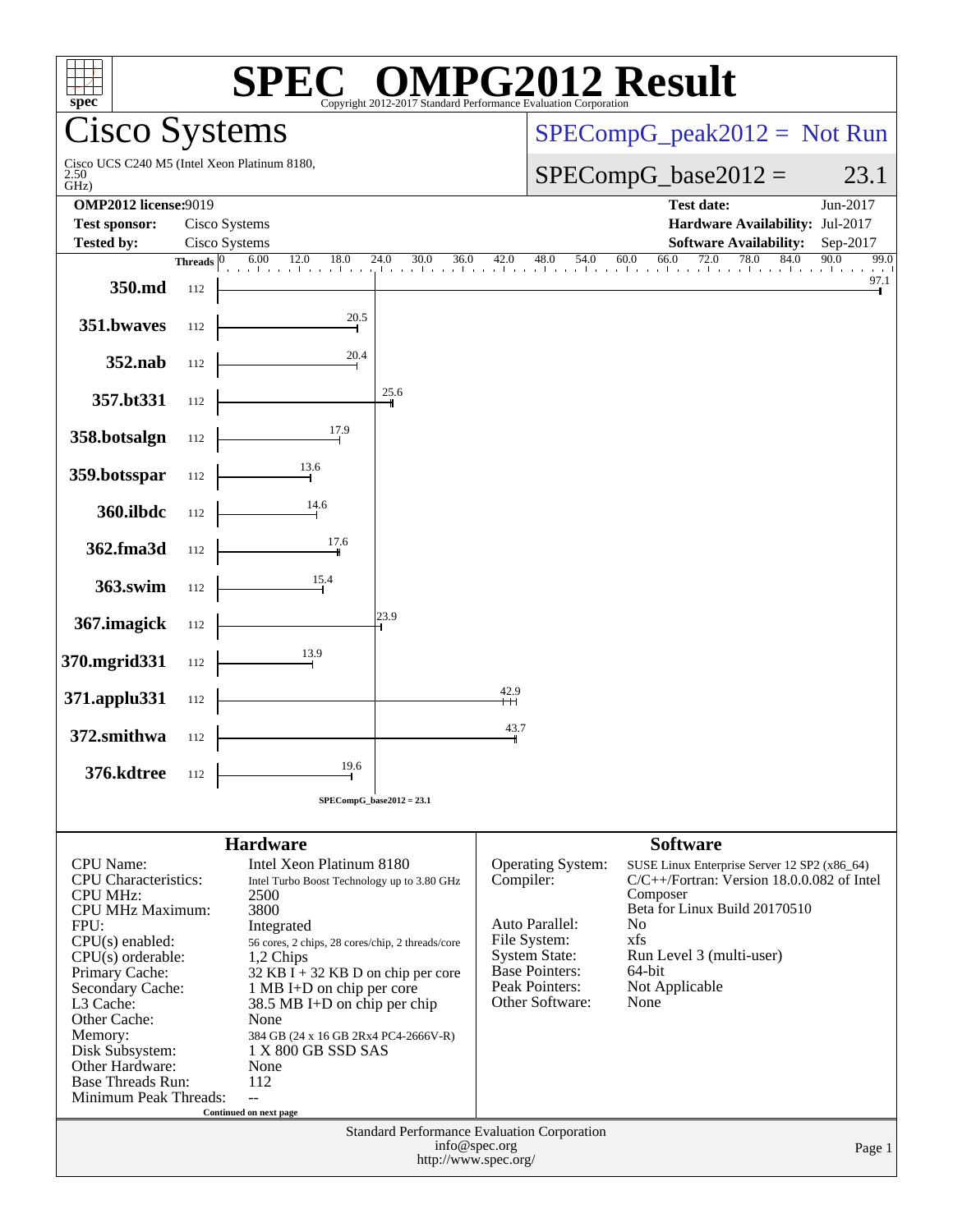#### **[SPEC OMPG2012 Result](http://www.spec.org/auto/omp2012/Docs/result-fields.html#SPECOMPG2012Result) Cisco Systems** GHz) 2.50 Cisco UCS C240 M5 (Intel Xeon Platinum 8180,  $SPECompG_peak2012 = Not Run$  $SPECompG_peak2012 = Not Run$  $SPECompG_base2012 = 23.1$  $SPECompG_base2012 = 23.1$ **[OMP2012 license:](http://www.spec.org/auto/omp2012/Docs/result-fields.html#OMP2012license)**9019 **[Test date:](http://www.spec.org/auto/omp2012/Docs/result-fields.html#Testdate)** Jun-2017 **[Test sponsor:](http://www.spec.org/auto/omp2012/Docs/result-fields.html#Testsponsor)** Cisco Systems **[Hardware Availability:](http://www.spec.org/auto/omp2012/Docs/result-fields.html#HardwareAvailability)** Jul-2017 **[Tested by:](http://www.spec.org/auto/omp2012/Docs/result-fields.html#Testedby)** Cisco Systems **[Software Availability:](http://www.spec.org/auto/omp2012/Docs/result-fields.html#SoftwareAvailability)** Sep-2017 [Maximum Peak Threads:](http://www.spec.org/auto/omp2012/Docs/result-fields.html#MaximumPeakThreads) **[Results Table](http://www.spec.org/auto/omp2012/Docs/result-fields.html#ResultsTable) [Benchmark](http://www.spec.org/auto/omp2012/Docs/result-fields.html#Benchmark) [Threads](http://www.spec.org/auto/omp2012/Docs/result-fields.html#Threads) [Seconds](http://www.spec.org/auto/omp2012/Docs/result-fields.html#Seconds) [Ratio](http://www.spec.org/auto/omp2012/Docs/result-fields.html#Ratio) [Seconds](http://www.spec.org/auto/omp2012/Docs/result-fields.html#Seconds) [Ratio](http://www.spec.org/auto/omp2012/Docs/result-fields.html#Ratio) [Seconds](http://www.spec.org/auto/omp2012/Docs/result-fields.html#Seconds) [Ratio](http://www.spec.org/auto/omp2012/Docs/result-fields.html#Ratio) Base [Threads](http://www.spec.org/auto/omp2012/Docs/result-fields.html#Threads) [Seconds](http://www.spec.org/auto/omp2012/Docs/result-fields.html#Seconds) [Ratio](http://www.spec.org/auto/omp2012/Docs/result-fields.html#Ratio) [Seconds](http://www.spec.org/auto/omp2012/Docs/result-fields.html#Seconds) [Ratio](http://www.spec.org/auto/omp2012/Docs/result-fields.html#Ratio) [Seconds](http://www.spec.org/auto/omp2012/Docs/result-fields.html#Seconds) [Ratio](http://www.spec.org/auto/omp2012/Docs/result-fields.html#Ratio) Peak** [350.md](http://www.spec.org/auto/omp2012/Docs/350.md.html) 112 47.7 97.0 47.6 97.2 **[47.7](http://www.spec.org/auto/omp2012/Docs/result-fields.html#Median) [97.1](http://www.spec.org/auto/omp2012/Docs/result-fields.html#Median)** [351.bwaves](http://www.spec.org/auto/omp2012/Docs/351.bwaves.html) 112 [221](http://www.spec.org/auto/omp2012/Docs/result-fields.html#Median) [20.5](http://www.spec.org/auto/omp2012/Docs/result-fields.html#Median) 222 20.4 221 20.5 [352.nab](http://www.spec.org/auto/omp2012/Docs/352.nab.html) 112 191 20.4 190 20.4 **[191](http://www.spec.org/auto/omp2012/Docs/result-fields.html#Median) [20.4](http://www.spec.org/auto/omp2012/Docs/result-fields.html#Median)** [357.bt331](http://www.spec.org/auto/omp2012/Docs/357.bt331.html) 112 185 25.7 **[185](http://www.spec.org/auto/omp2012/Docs/result-fields.html#Median) [25.6](http://www.spec.org/auto/omp2012/Docs/result-fields.html#Median)** 187 25.4 [358.botsalgn](http://www.spec.org/auto/omp2012/Docs/358.botsalgn.html) 112 243 17.9 **[243](http://www.spec.org/auto/omp2012/Docs/result-fields.html#Median) [17.9](http://www.spec.org/auto/omp2012/Docs/result-fields.html#Median)** 243 17.9 [359.botsspar](http://www.spec.org/auto/omp2012/Docs/359.botsspar.html) 112 386 13.6 387 13.6 **[387](http://www.spec.org/auto/omp2012/Docs/result-fields.html#Median) [13.6](http://www.spec.org/auto/omp2012/Docs/result-fields.html#Median)** [360.ilbdc](http://www.spec.org/auto/omp2012/Docs/360.ilbdc.html) 112 **[245](http://www.spec.org/auto/omp2012/Docs/result-fields.html#Median) [14.6](http://www.spec.org/auto/omp2012/Docs/result-fields.html#Median)** 245 14.6 245 14.5 [362.fma3d](http://www.spec.org/auto/omp2012/Docs/362.fma3d.html) 112 213 17.8 **[215](http://www.spec.org/auto/omp2012/Docs/result-fields.html#Median) [17.6](http://www.spec.org/auto/omp2012/Docs/result-fields.html#Median)** 218 17.5 [363.swim](http://www.spec.org/auto/omp2012/Docs/363.swim.html) 112 **[294](http://www.spec.org/auto/omp2012/Docs/result-fields.html#Median) [15.4](http://www.spec.org/auto/omp2012/Docs/result-fields.html#Median)** 294 15.4 294 15.4 [367.imagick](http://www.spec.org/auto/omp2012/Docs/367.imagick.html) 112 294 23.9 293 24.0 **[294](http://www.spec.org/auto/omp2012/Docs/result-fields.html#Median) [23.9](http://www.spec.org/auto/omp2012/Docs/result-fields.html#Median)** [370.mgrid331](http://www.spec.org/auto/omp2012/Docs/370.mgrid331.html) 112 **[319](http://www.spec.org/auto/omp2012/Docs/result-fields.html#Median) [13.9](http://www.spec.org/auto/omp2012/Docs/result-fields.html#Median)** 319 13.8 319 13.9 [371.applu331](http://www.spec.org/auto/omp2012/Docs/371.applu331.html) 112 139 43.7 **[141](http://www.spec.org/auto/omp2012/Docs/result-fields.html#Median) [42.9](http://www.spec.org/auto/omp2012/Docs/result-fields.html#Median)** 145 41.9 [372.smithwa](http://www.spec.org/auto/omp2012/Docs/372.smithwa.html) 112 123 43.6 **[123](http://www.spec.org/auto/omp2012/Docs/result-fields.html#Median) [43.7](http://www.spec.org/auto/omp2012/Docs/result-fields.html#Median)** 122 43.8 [376.kdtree](http://www.spec.org/auto/omp2012/Docs/376.kdtree.html) 112 230 19.6 **[229](http://www.spec.org/auto/omp2012/Docs/result-fields.html#Median) [19.6](http://www.spec.org/auto/omp2012/Docs/result-fields.html#Median)** 229 19.6 Results appear in the [order in which they were run.](http://www.spec.org/auto/omp2012/Docs/result-fields.html#RunOrder) Bold underlined text [indicates a median measurement.](http://www.spec.org/auto/omp2012/Docs/result-fields.html#Median) **[Platform Notes](http://www.spec.org/auto/omp2012/Docs/result-fields.html#PlatformNotes)** Sysinfo program /opt/omp2012/Docs/sysinfo \$Rev: 395 \$ \$Date:: 2012-07-25 #\$ 8f8c0fe9e19c658963a1e67685e50647 running on linux-0s5q Tue Jun 20 12:23:44 2017 This section contains SUT (System Under Test) info as seen by some common utilities. To remove or add to this section, see: <http://www.spec.org/omp2012/Docs/config.html#sysinfo> From /proc/cpuinfo model name : Intel(R) Xeon(R) Platinum 8180 CPU @ 2.50GHz 2 "physical id"s (chips) 112 "processors" cores, siblings (Caution: counting these is hw and system dependent. The following excerpts from /proc/cpuinfo might not be reliable. Use with caution.) cpu cores : 28 siblings : 56 physical 0: cores 0 1 2 3 4 5 6 8 9 10 11 12 13 14 16 17 18 19 20 21 22 24 25 26 27 28 29 30 physical 1: cores 0 1 2 3 4 5 6 8 9 10 11 12 13 14 16 17 18 19 20 21 22 24 25 26 27 28 29 30 cache size : 39424 KB

Continued on next page

Standard Performance Evaluation Corporation [info@spec.org](mailto:info@spec.org) <http://www.spec.org/>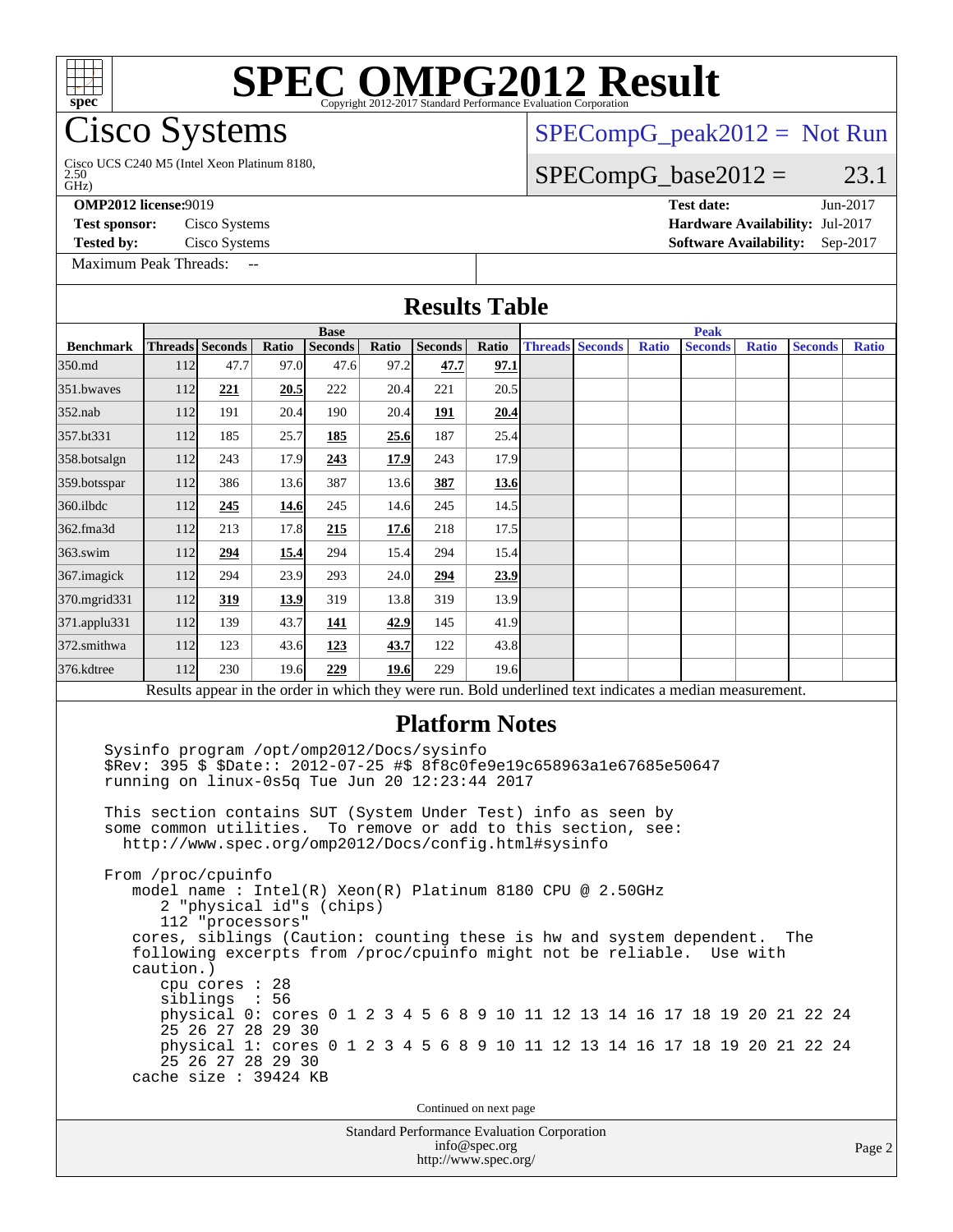

## **[SPEC OMPG2012 Result](http://www.spec.org/auto/omp2012/Docs/result-fields.html#SPECOMPG2012Result)**

Cisco Systems

GHz) 2.50 Cisco UCS C240 M5 (Intel Xeon Platinum 8180, [SPECompG\\_peak2012 =](http://www.spec.org/auto/omp2012/Docs/result-fields.html#SPECompGpeak2012) Not Run

 $SPECompG_base2012 = 23.1$  $SPECompG_base2012 = 23.1$ 

**[Test sponsor:](http://www.spec.org/auto/omp2012/Docs/result-fields.html#Testsponsor)** Cisco Systems **[Hardware Availability:](http://www.spec.org/auto/omp2012/Docs/result-fields.html#HardwareAvailability)** Jul-2017

**[OMP2012 license:](http://www.spec.org/auto/omp2012/Docs/result-fields.html#OMP2012license)**9019 **[Test date:](http://www.spec.org/auto/omp2012/Docs/result-fields.html#Testdate)** Jun-2017 **[Tested by:](http://www.spec.org/auto/omp2012/Docs/result-fields.html#Testedby)** Cisco Systems **[Software Availability:](http://www.spec.org/auto/omp2012/Docs/result-fields.html#SoftwareAvailability)** Sep-2017

### **[Platform Notes \(Continued\)](http://www.spec.org/auto/omp2012/Docs/result-fields.html#PlatformNotes)**

From /proc/meminfo<br>MemTotal: 394863296 kB HugePages\_Total: 0<br>Hugepagesize: 2048 kB Hugepagesize: From /etc/\*release\* /etc/\*version\* SuSE-release: SUSE Linux Enterprise Server 12 (x86\_64) VERSION = 12 PATCHLEVEL = 2 # This file is deprecated and will be removed in a future service pack or release. # Please check /etc/os-release for details about this release. os-release: NAME="SLES" VERSION="12-SP2" VERSION\_ID="12.2" PRETTY\_NAME="SUSE Linux Enterprise Server 12 SP2" ID="sles" ANSI\_COLOR="0;32" CPE\_NAME="cpe:/o:suse:sles:12:sp2" uname -a: Linux linux-0s5q 4.4.21-69-default #1 SMP Tue Oct 25 10:58:20 UTC 2016 (9464f67) x86\_64 x86\_64 x86\_64 GNU/Linux run-level 3 Jun 20 12:20 SPEC is set to: /opt/omp2012 Filesystem Type Size Used Avail Use% Mounted on /dev/sdb2 xfs 700G 40G 661G 6% / Additional information from dmidecode: BIOS Cisco Systems, Inc. C240M5.3.1.0.275.0519172339 05/19/2017 Memory: 24x 16 GB 24x 0xCE00 M393A2G40EB2-CTD 16 GB 2666 MHz 2 rank (End of data from sysinfo program)

#### **[General Notes](http://www.spec.org/auto/omp2012/Docs/result-fields.html#GeneralNotes)**

 ======================================================================== BIOS settings notes: Transparent Huge Pages enabled with: echo always > /sys/kernel/mm/transparent\_hugepage/enabled BIOS settings notes: Intel Turbo Boost Technology (Turbo) : Enabled CPU performance set to Enterprise Power Performance Tuning set to OS SNC set to Disabled Continued on next page

> Standard Performance Evaluation Corporation [info@spec.org](mailto:info@spec.org) <http://www.spec.org/>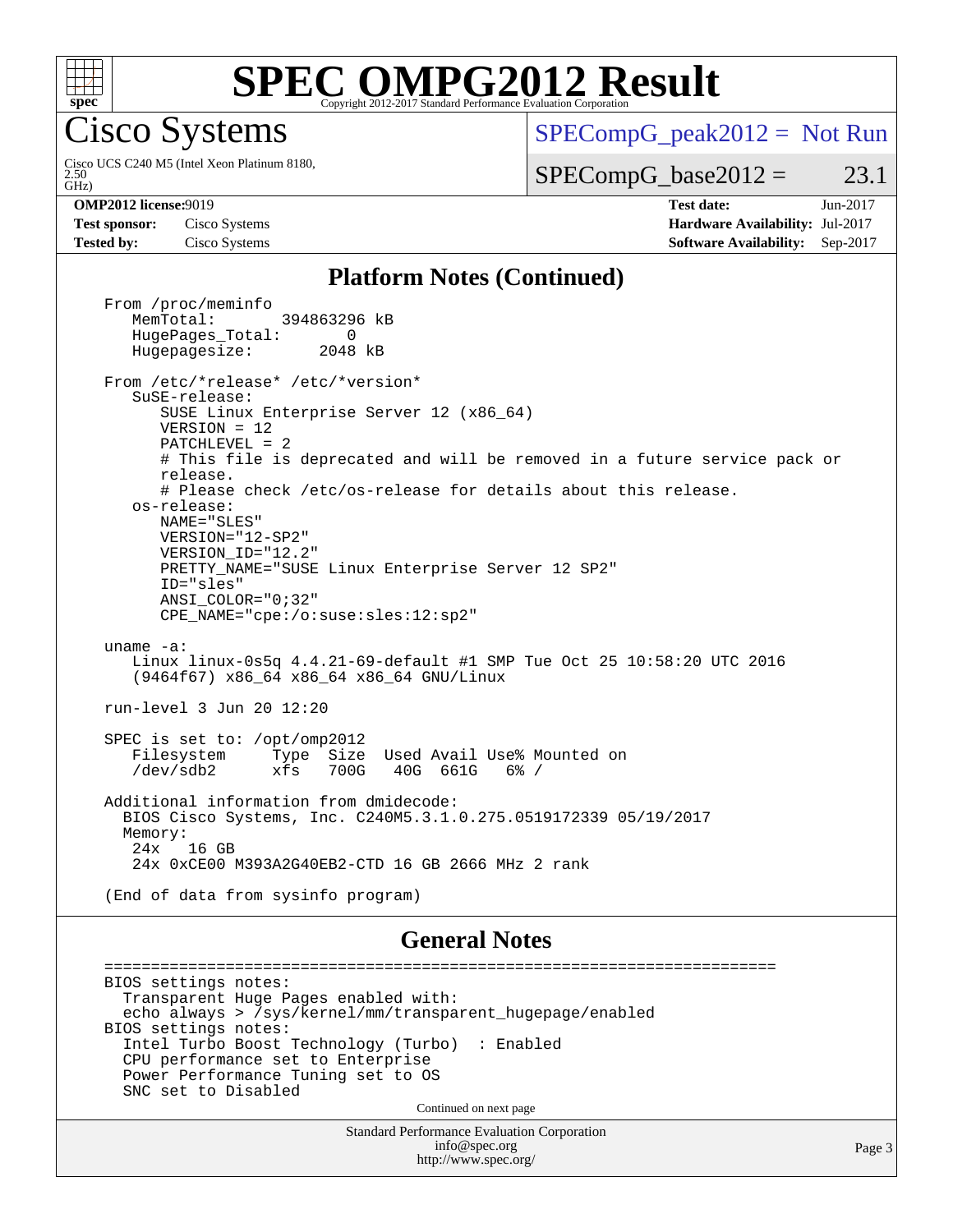

# **[SPEC OMPG2012 Result](http://www.spec.org/auto/omp2012/Docs/result-fields.html#SPECOMPG2012Result)**

Cisco Systems

 $\tilde{GHZ}$ 2.50 Cisco UCS C240 M5 (Intel Xeon Platinum 8180,  $SPECompG_peak2012 = Not Run$  $SPECompG_peak2012 = Not Run$ 

 $SPECompG_base2012 = 23.1$  $SPECompG_base2012 = 23.1$ 

#### **[OMP2012 license:](http://www.spec.org/auto/omp2012/Docs/result-fields.html#OMP2012license)**9019 **[Test date:](http://www.spec.org/auto/omp2012/Docs/result-fields.html#Testdate)** Jun-2017

**[Test sponsor:](http://www.spec.org/auto/omp2012/Docs/result-fields.html#Testsponsor)** Cisco Systems **[Hardware Availability:](http://www.spec.org/auto/omp2012/Docs/result-fields.html#HardwareAvailability)** Jul-2017

**[Tested by:](http://www.spec.org/auto/omp2012/Docs/result-fields.html#Testedby)** Cisco Systems **[Software Availability:](http://www.spec.org/auto/omp2012/Docs/result-fields.html#SoftwareAvailability)** Sep-2017

### **[General Notes \(Continued\)](http://www.spec.org/auto/omp2012/Docs/result-fields.html#GeneralNotes)**

 IMC Interleaving set to Auto General OMP Library Settings ENV\_KMP\_LIBRARY=turnaround ENV\_OMP\_SCHEDULE=static ENV\_KMP\_BLOCKTIME=200 ENV\_KMP\_STACKSIZE=702M ENV\_OMP\_DYNAMIC=FALSE ENV\_OMP\_NESTED=FALSE

#### ======================================================================== General base OMP Library Settings

ENV\_KMP\_AFFINITY=compact,1

========================================================================

## **[Base Compiler Invocation](http://www.spec.org/auto/omp2012/Docs/result-fields.html#BaseCompilerInvocation)**

[C benchmarks](http://www.spec.org/auto/omp2012/Docs/result-fields.html#Cbenchmarks): [icc](http://www.spec.org/omp2012/results/res2017q3/omp2012-20170621-00103.flags.html#user_CCbase_intel_icc_a87c68a857bc5ec5362391a49d3a37a6)

[C++ benchmarks:](http://www.spec.org/auto/omp2012/Docs/result-fields.html#CXXbenchmarks) [icpc](http://www.spec.org/omp2012/results/res2017q3/omp2012-20170621-00103.flags.html#user_CXXbase_intel_icpc_2d899f8d163502b12eb4a60069f80c1c)

[Fortran benchmarks](http://www.spec.org/auto/omp2012/Docs/result-fields.html#Fortranbenchmarks): [ifort](http://www.spec.org/omp2012/results/res2017q3/omp2012-20170621-00103.flags.html#user_FCbase_intel_ifort_8a5e5e06b19a251bdeaf8fdab5d62f20)

## **[Base Portability Flags](http://www.spec.org/auto/omp2012/Docs/result-fields.html#BasePortabilityFlags)**

 350.md: [-FR](http://www.spec.org/omp2012/results/res2017q3/omp2012-20170621-00103.flags.html#user_baseFPORTABILITY350_md_f-FR) 357.bt331: [-mcmodel=medium](http://www.spec.org/omp2012/results/res2017q3/omp2012-20170621-00103.flags.html#user_basePORTABILITY357_bt331_f-mcmodel_3a41622424bdd074c4f0f2d2f224c7e5) 363.swim: [-mcmodel=medium](http://www.spec.org/omp2012/results/res2017q3/omp2012-20170621-00103.flags.html#user_basePORTABILITY363_swim_f-mcmodel_3a41622424bdd074c4f0f2d2f224c7e5) 367.imagick: [-std=c99](http://www.spec.org/omp2012/results/res2017q3/omp2012-20170621-00103.flags.html#user_baseCPORTABILITY367_imagick_f-std_2ec6533b6e06f1c4a6c9b78d9e9cde24)

## **[Base Optimization Flags](http://www.spec.org/auto/omp2012/Docs/result-fields.html#BaseOptimizationFlags)**

[C benchmarks](http://www.spec.org/auto/omp2012/Docs/result-fields.html#Cbenchmarks): [-O3](http://www.spec.org/omp2012/results/res2017q3/omp2012-20170621-00103.flags.html#user_CCbase_f-O3) [-qopenmp](http://www.spec.org/omp2012/results/res2017q3/omp2012-20170621-00103.flags.html#user_CCbase_f-qopenmp) [-ipo](http://www.spec.org/omp2012/results/res2017q3/omp2012-20170621-00103.flags.html#user_CCbase_f-ipo_84062ab53814f613187d02344b8f49a7) [-xHOST](http://www.spec.org/omp2012/results/res2017q3/omp2012-20170621-00103.flags.html#user_CCbase_f-xHOST) [-ansi-alias](http://www.spec.org/omp2012/results/res2017q3/omp2012-20170621-00103.flags.html#user_CCbase_f-ansi-alias) [C++ benchmarks:](http://www.spec.org/auto/omp2012/Docs/result-fields.html#CXXbenchmarks) [-O3](http://www.spec.org/omp2012/results/res2017q3/omp2012-20170621-00103.flags.html#user_CXXbase_f-O3) [-qopenmp](http://www.spec.org/omp2012/results/res2017q3/omp2012-20170621-00103.flags.html#user_CXXbase_f-qopenmp) [-ipo](http://www.spec.org/omp2012/results/res2017q3/omp2012-20170621-00103.flags.html#user_CXXbase_f-ipo_84062ab53814f613187d02344b8f49a7) [-xHOST](http://www.spec.org/omp2012/results/res2017q3/omp2012-20170621-00103.flags.html#user_CXXbase_f-xHOST) [-ansi-alias](http://www.spec.org/omp2012/results/res2017q3/omp2012-20170621-00103.flags.html#user_CXXbase_f-ansi-alias) [Fortran benchmarks](http://www.spec.org/auto/omp2012/Docs/result-fields.html#Fortranbenchmarks): [-O3](http://www.spec.org/omp2012/results/res2017q3/omp2012-20170621-00103.flags.html#user_FCbase_f-O3) [-qopenmp](http://www.spec.org/omp2012/results/res2017q3/omp2012-20170621-00103.flags.html#user_FCbase_f-qopenmp) [-ipo](http://www.spec.org/omp2012/results/res2017q3/omp2012-20170621-00103.flags.html#user_FCbase_f-ipo_84062ab53814f613187d02344b8f49a7) [-xHOST](http://www.spec.org/omp2012/results/res2017q3/omp2012-20170621-00103.flags.html#user_FCbase_f-xHOST) [-align array64byte](http://www.spec.org/omp2012/results/res2017q3/omp2012-20170621-00103.flags.html#user_FCbase_f-align_c9377f996e966d652baaf753401d4725)

> Standard Performance Evaluation Corporation [info@spec.org](mailto:info@spec.org) <http://www.spec.org/>